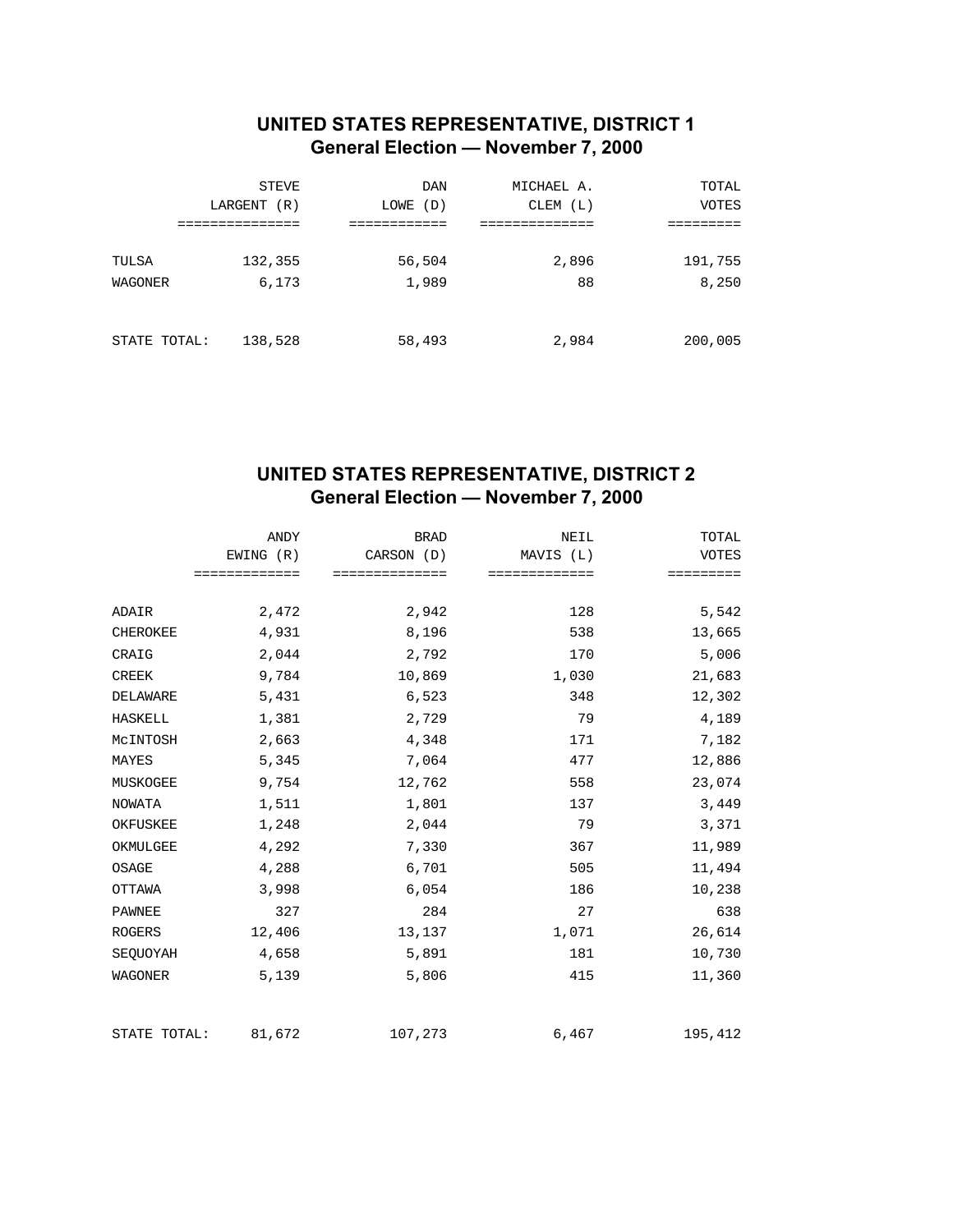# **UNITED STATES REPRESENTATIVE, DISTRICT 3 General Election — November 7, 2000**

|                 | <b>WES</b>    | R.C. SEVIER   | ARGUS W.                   | TOTAL        |
|-----------------|---------------|---------------|----------------------------|--------------|
|                 | WATKINS (R)   |               | WHITE (L) YANDELL, JR. (I) | <b>VOTES</b> |
|                 | ============= | ============= | ================           | =======      |
| ATOKA           | 2,828         | 173           | 372                        | 3,373        |
| <b>BRYAN</b>    | 7,989         | 358           | 937                        | 9,284        |
| <b>CARTER</b>   | 11,903        | 462           | 1,038                      | 13,403       |
| CHOCTAW         | 3,493         | 185           | 435                        | 4,113        |
| COAL            | 1,545         | 101           | 191                        | 1,837        |
| <b>HUGHES</b>   | 3,093         | 161           | 318                        | 3,572        |
| <b>JOHNSTON</b> | 2,812         | 121           | 289                        | 3,222        |
| LATIMER         | 2,179         | 171           | 381                        | 2,731        |
| LeFLORE         | 9,821         | 427           | 1,116                      | 11,364       |
| LINCOLN         | 8,666         | 345           | 782                        | 9,793        |
| <b>LOVE</b>     | 2,411         | 77            | 199                        | 2,687        |
| MCCURTAIN       | 7,935         | 341           | 653                        | 8,929        |
| MARSHALL        | 3,312         | 168           | 338                        | 3,818        |
| MURRAY          | 3,317         | 154           | 352                        | 3,823        |
| PAWNEE          | 3,439         | 208           | 453                        | 4,100        |
| PAYNE           | 18,351        | 1,064         | 1,750                      | 21,165       |
| PITTSBURG       | 10,902        | 658           | 1,449                      | 13,009       |
| PONTOTOC        | 9,335         | 416           | 920                        | 10,671       |
| POTTAWATOMIE    | 15,876        | 739           | 1,757                      | 18,372       |
| PUSHMATAHA      | 3,008         | 128           | 319                        | 3,455        |
| SEMINOLE        | 5,611         | 273           | 611                        | 6,495        |
| STATE TOTAL:    | 137,826       | 6,730         | 14,660                     | 159,216      |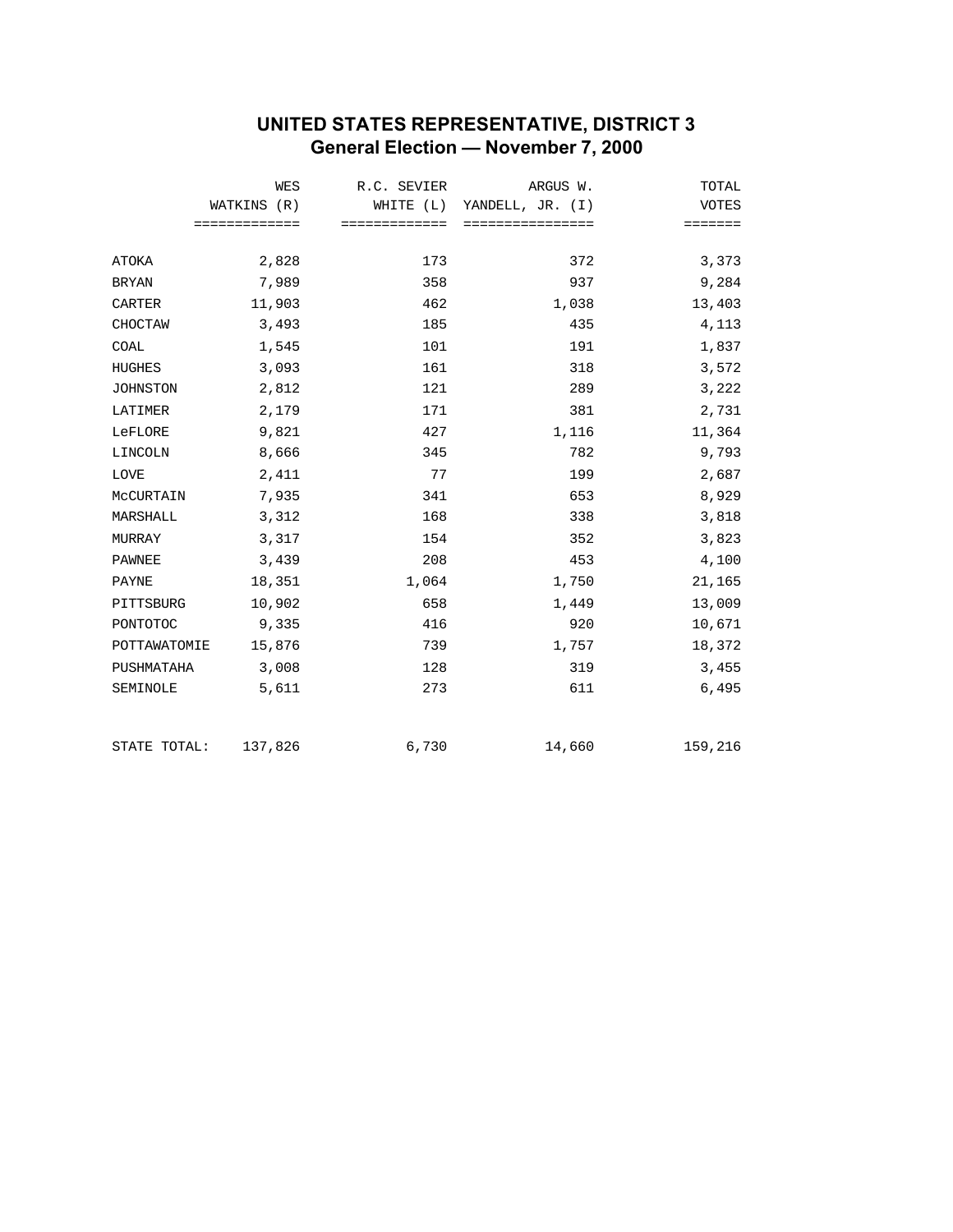#### **UNITED STATES REPRESENTATIVE, DISTRICT 4 General Election — November 7, 2000**

|                  | J.C.             | <b>SUSAN</b> | LARRY           | KEITH B.       | TOTAL   |
|------------------|------------------|--------------|-----------------|----------------|---------|
|                  | WATTS, $JR. (R)$ | DUCEY (Rfm)  | WEATHERFORD (D) | JOHNSON<br>(L) | VOTES   |
|                  | ==============   |              |                 |                | ======  |
|                  |                  |              |                 |                |         |
| CLEVELAND        | 44,296           | 2,421        | 19,925          | 909            | 67,551  |
| COMANCHE         | 17,365           | 598          | 8,775           | 274            | 27,012  |
| COTTON           | 1,382            | 54           | 797             | 23             | 2,256   |
| GARVIN           | 5,320            | 203          | 3,327           | 122            | 8,972   |
| GRADY            | 9,259            | 426          | 4,750           | 172            | 14,607  |
| <b>JACKSON</b>   | 5,273            | 110          | 2,115           | 39             | 7,537   |
| <b>JEFFERSON</b> | 1,335            | 45           | 902             | 14             | 2,296   |
| MCCLAIN          | 6,291            | 250          | 2,874           | 92             | 9,507   |
| OKLAHOMA         | 11,228           | 482          | 4,901           | 198            | 16,809  |
| <b>STEPHENS</b>  | 10,408           | 265          | 5,360           | 126            | 16,159  |
| TILLMAN          | 1,843            | 43           | 1,082           | 10             | 2,978   |
| STATE TOTAL:     | 114,000          | 4,897        | 54,808          | 1,979          | 175,684 |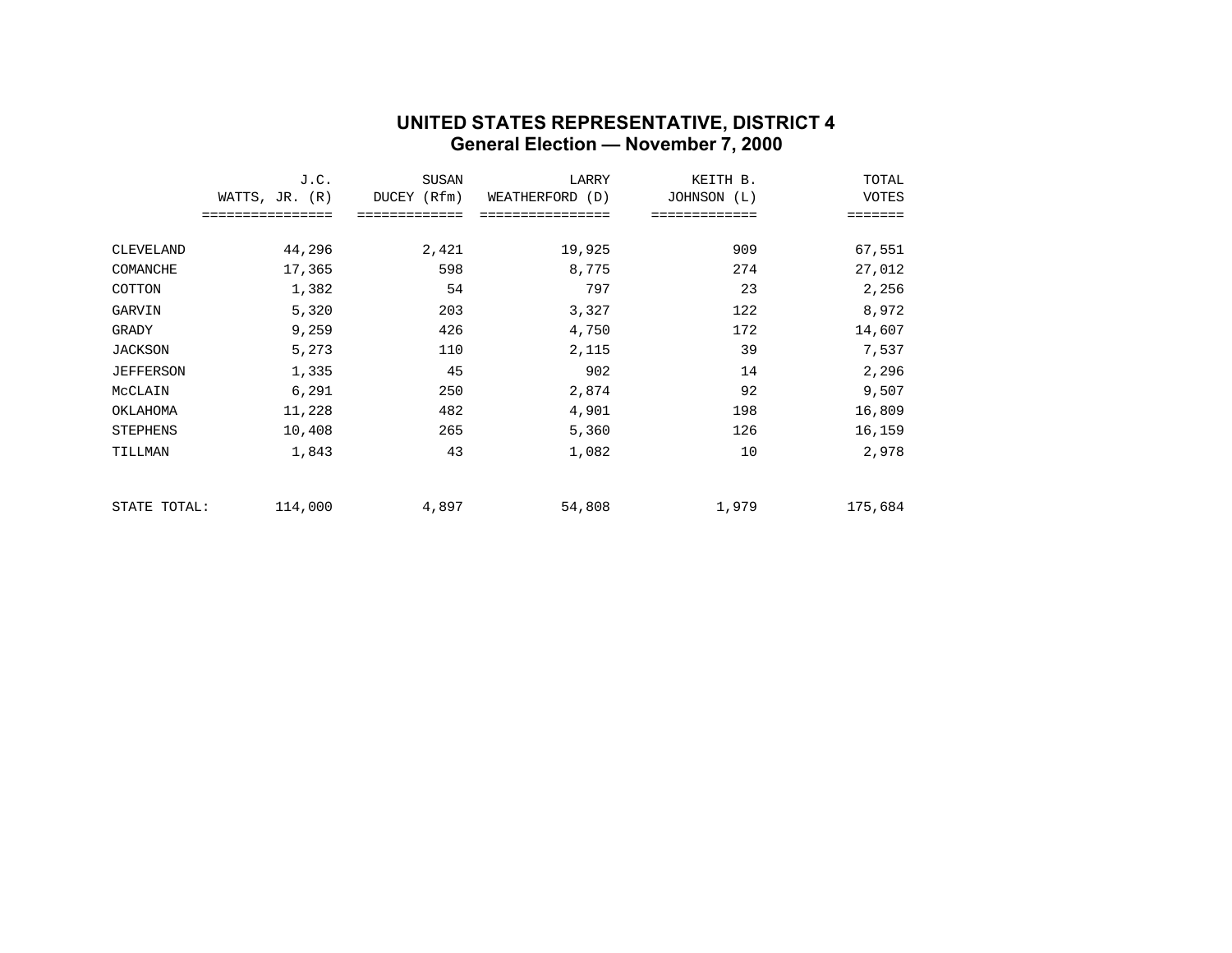#### **UNITED STATES REPRESENTATIVE, DISTRICT 5 General Election — November 7, 2000**

|              | <b>ERNEST</b> | GARLAND          | ROBERT T.  | <b>BILL</b>    | TOTAL   |
|--------------|---------------|------------------|------------|----------------|---------|
|              | ISTOOK (R)    | MCWATTERS<br>(D) | MURPHY (L) | MAGUIRE<br>(I) | VOTES   |
|              | ==========    | ------------     |            | .              | ======  |
| CANADIAN     | 11,934        | 3,509            | 175        | 473            | 16,091  |
| KAY          | 10,133        | 5,004            | 175        | 381            | 15,693  |
| LOGAN        | 7,390         | 3,593            | 160        | 324            | 11,467  |
| NOBLE        | 2,969         | 1,164            | 69         | 107            | 4,309   |
| OKLAHOMA     | 87,536        | 34,142           | 1,793      | 4,124          | 127,595 |
| OSAGE        | 1,613         | 999              | 40         | 65             | 2,717   |
| WASHINGTON   | 12,584        | 4,864            | 246        | 456            | 18,150  |
|              |               |                  |            |                |         |
| STATE TOTAL: | 134,159       | 53,275           | 2,658      | 5,930          | 196,022 |